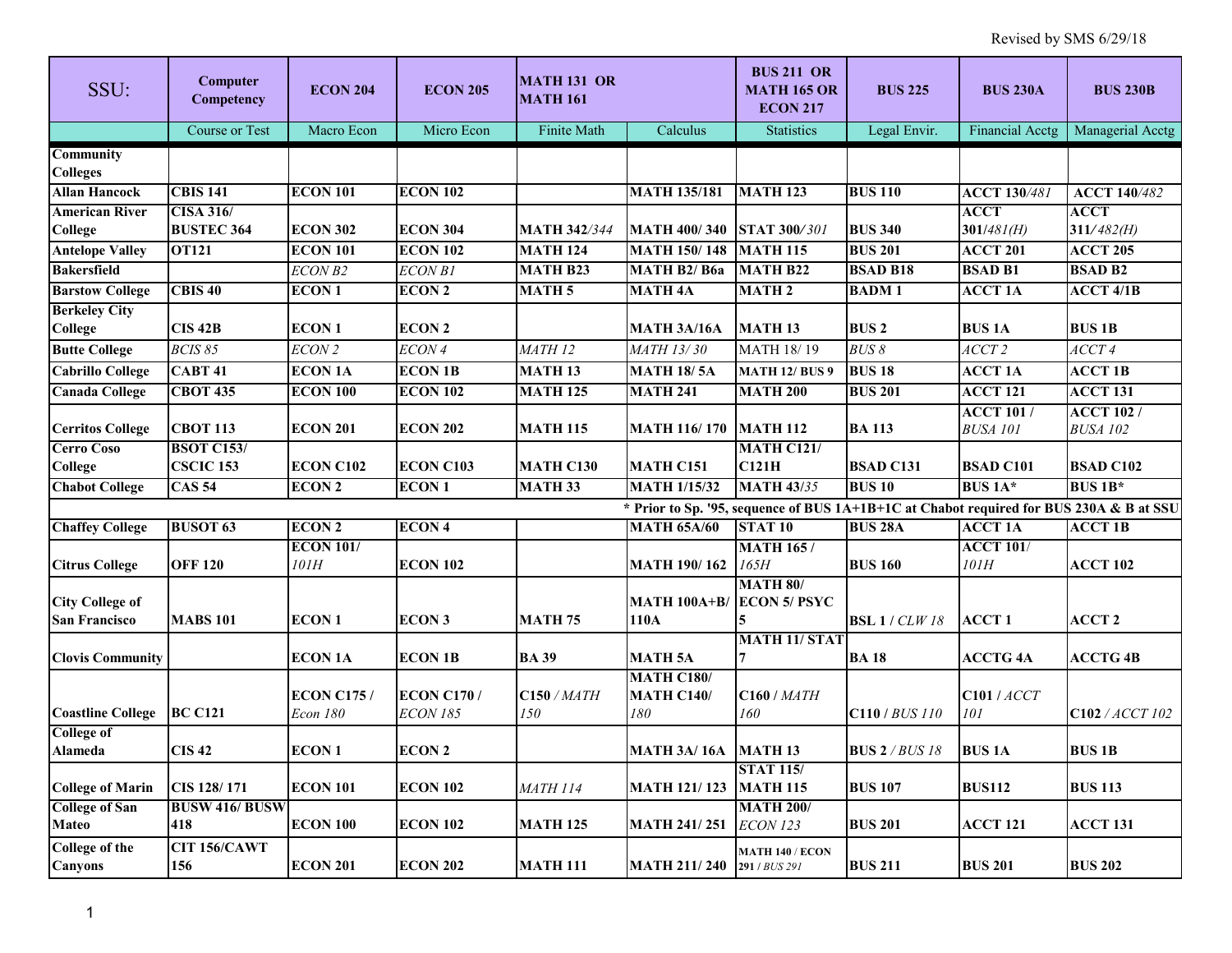| SSU:                                      | Computer<br>Competency                           | <b>ECON 204</b>                      | <b>ECON 205</b>            | <b>MATH 131 OR</b><br><b>MATH 161</b> |                                         | <b>BUS 211 OR</b><br><b>MATH 165 OR</b><br><b>ECON 217</b> | <b>BUS 225</b>           | <b>BUS 230A</b>             | <b>BUS 230B</b>                   |
|-------------------------------------------|--------------------------------------------------|--------------------------------------|----------------------------|---------------------------------------|-----------------------------------------|------------------------------------------------------------|--------------------------|-----------------------------|-----------------------------------|
|                                           | <b>Course or Test</b>                            | Macro Econ                           | Micro Econ                 | Finite Math                           | Calculus                                | <b>Statistics</b>                                          | Legal Envir.             | <b>Financial Acctg</b>      | Managerial Acctg                  |
| <b>College of the</b><br><b>Desert</b>    |                                                  | <b>ECON1</b>                         | <b>ECON 2</b>              |                                       | <b>MATH 1A</b>                          | <b>MATH 14</b>                                             | <b>BuMa 20A</b>          | <b>BuAc 20A</b>             | <b>BuAc 20B</b>                   |
| <b>College of the</b><br><b>Redwoods</b>  | <b>BT 51</b>                                     | <b>ECON1</b>                         | ECON 10                    |                                       | <b>MATH 50A</b>                         | <b>MATH 15</b>                                             | <b>BUS 18</b>            | <b>BUS1A</b>                | <b>BUS 1B</b>                     |
| <b>College of the</b><br><b>Sequoias</b>  | <b>COMP 238/</b><br><b>COMP 138</b>              | <b>ECON 50</b>                       | ECON 40                    |                                       | <b>MATH 75/65</b>                       | <b>MATH 21/</b><br><b>BUS20</b>                            | <b>BUS 18</b>            | <b>ACCT1</b>                | ACCT2                             |
| <b>College of the</b><br><b>Siskiyous</b> | <b>CSCI 1524</b>                                 | <b>ECON 1010 / 1A ECON 1020 / 1B</b> |                            | <b>MATH 1010/25</b>                   | <b>MATH 1400 /5A</b>                    | <b>MATH 1050 /2</b>                                        | <b>BA 1018/18</b>        | <b>BA 1001/1A</b>           | <b>BA 1501</b> / 1B               |
| <b>Columbia College</b>                   |                                                  | ECON 10                              | <b>ECON 11</b>             | <b>MATH 12</b>                        | <b>MATH 18A</b>                         | <b>MATH2</b>                                               | <b>BUS AD 18</b>         |                             | BUS AD 2A / $1A$ BUS AD 2B / $1B$ |
| <b>Compton College</b>                    |                                                  | ECON 1                               | ECON 2                     | <b>MATH 140</b>                       | MATH 160/165/<br>190                    | <b>MATH 150</b>                                            | LAW4/5                   | <b>BUS1A</b>                | <b>BUS 1B</b>                     |
| <b>Contra Costa</b><br>College            | <b>BOT 224 / CIS 201 ECON 220</b>                |                                      | <b>ECON 221</b>            | <b>MATH 170</b>                       | <b>MATH 180/190</b>                     | <b>MATH 164/</b><br><b>BUS 240</b>                         | <b>BUS 294</b>           | <b>BUS 186</b>              | <b>BUS 187</b>                    |
| <b>Copper Mountain</b><br>College         | <b>CIS 74</b>                                    | <b>ECON1</b>                         | <b>ECON 2</b>              |                                       | <b>MATH 1A</b>                          | <b>MATH 14</b>                                             | <b>BUMA 20A</b>          | <b>ACCT 1 / BUAC</b>        | <b>ACCT 2 / BUAC</b>              |
| <b>Cosumnes River</b><br>College          | <b>BUSTEC 364/</b><br>CISA 316                   | <b>ECON 302</b>                      | <b>ECON 304</b>            | <b>MATH 343/344</b>                   | <b>MATH 341/350/</b><br>400             | <b>STAT 300</b>                                            | <b>BUS 340</b>           | <b>ACCT 301</b>             | <b>ACCT 311</b>                   |
| <b>Crafton Hills</b><br>College           | CIS 106 / <i>OCA 182</i> ECON 200                |                                      | <b>ECON 201</b>            |                                       | <b>MATH 141/250</b>                     | <b>MATH 110/</b><br>108                                    | <b>BUSAD 210</b>         | <b>ACCT 208</b>             | <b>ACCT 209</b>                   |
| <b>Cuesta College</b>                     |                                                  | <b>ECON 201A/ 1A ECON 201B/ 1B</b>   |                            | MATH 45                               | <b>MATH 255/</b><br>265A 55/65A/<br>83/ | <b>MATH 236/247</b><br>47/49                               | <b>BUS 218/18</b>        | <b>BUS 201A</b> / 1A        | <b>BUS 201B/1B</b>                |
| Cuyamaca College BOT 124 / 125            |                                                  | <b>ECON 120</b>                      | <b>ECON 121</b>            |                                       | <b>MATH 180/178</b>                     | <b>MATH 160</b>                                            | <b>BUS 125</b>           | <b>BUS 120</b>              | <b>BUS 121</b>                    |
| <b>Cypress College</b>                    |                                                  | <b>ECON 100C/</b><br>$100$ HC        | <b>ECON 105C/</b><br>105HC | <b>MATH 115C</b>                      | <b>MATH 130C</b>                        | <b>MATH 120C</b>                                           | <b>MGT 240C/</b><br>241C | <b>ACCT 101C</b>            | <b>ACCT 102C</b>                  |
| <b>De Anza College</b>                    |                                                  | <b>ECON1</b>                         | <b>ECON 2</b>              | <b>MATH 11</b>                        | <b>MATH 12/</b><br>$1A+1B$              | <b>MATH 10</b>                                             | <b>BUS 18</b>            | $ACCT 1A + 1B$              | <b>ACCT 1C</b>                    |
| <b>Diablo Valley</b><br>College (DVC)     | <b>CIS 116 / BUSIM-</b><br>145<br>CAOS 93AN & BN | <b>ECON 220</b>                      | <b>ECON 221</b>            | <b>MATH 181</b>                       | MATH 182/192 PSYCH 214                  | <b>MATH 142/</b><br><b>BUS 240/</b>                        | <b>BUS 294</b>           | <b>BUSAC 186</b>            | <b>BUSAC 187</b>                  |
| <b>East Los Angeles</b>                   |                                                  | <b>ECON 2</b>                        | <b>ECON1</b>               | <b>MATH 235</b>                       | <b>MATH 261/236</b>                     | <b>MATH 227/ BUS</b><br>15/225                             | <b>LAW1</b>              | <b>ACCTG1</b>               | <b>ACCTG 2</b>                    |
| <b>El Camino College CIS 26</b>           |                                                  | <b>ECON1</b>                         | <b>ECON 2</b>              | <b>MATH 140</b>                       | <b>MATH</b><br>160/165/190              | <b>MATH 150</b>                                            | LAW $4/5$                | <b>BUS 1A</b>               | <b>BUS 1B</b>                     |
| <b>Evergreen Valley</b><br><b>College</b> | <b>BIS 102</b>                                   | <b>ECON 10A</b>                      | <b>ECON 10B</b>            | <b>MATH 61</b>                        | <b>MATH 71/62</b>                       | <b>MATH 63/</b><br><b>BUS 60</b>                           | <b>BUS 71</b>            | ACCTG $1A/20$ ACCTG $1B/21$ |                                   |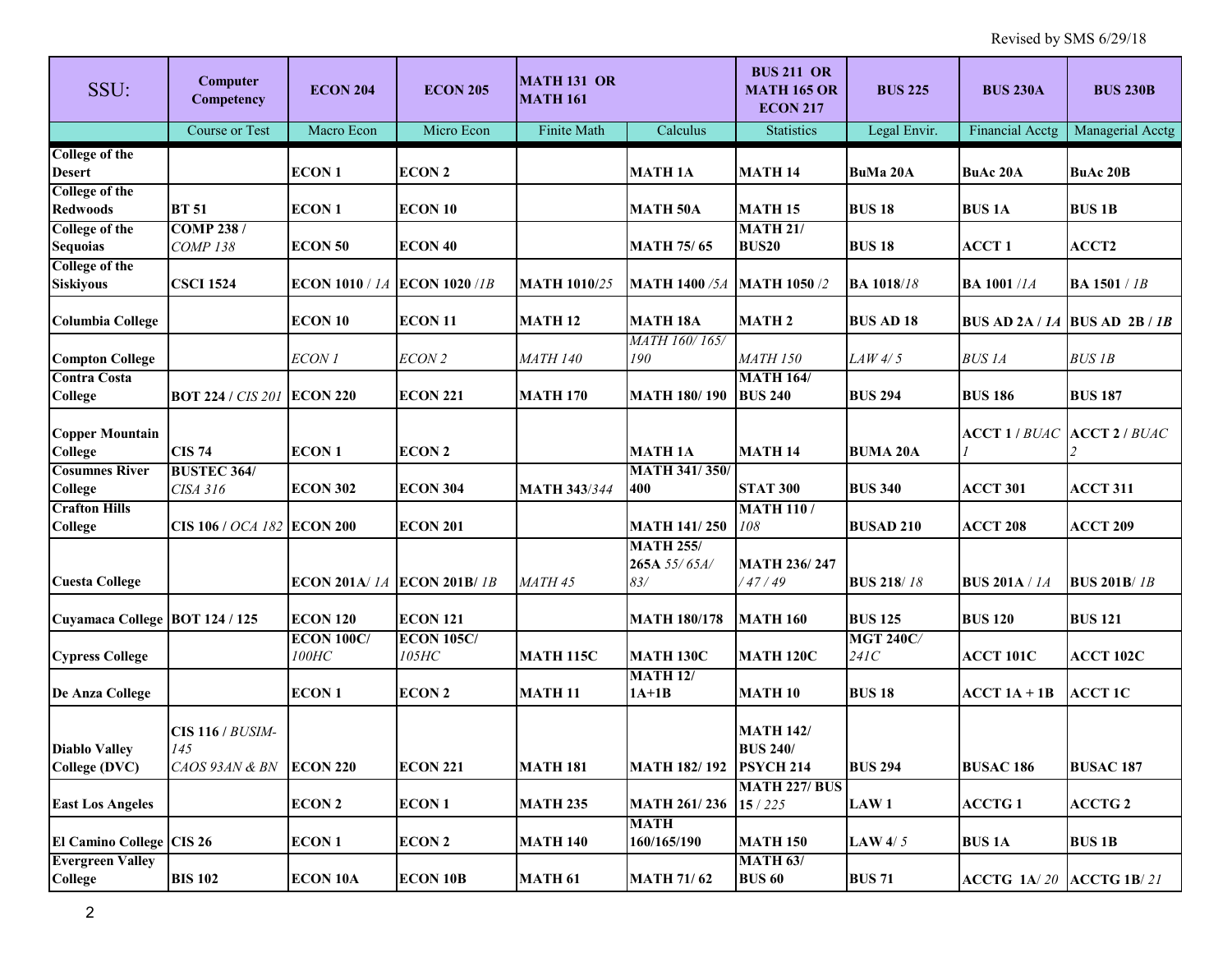| SSU:                                                                 | <b>Computer</b><br>Competency  | <b>ECON 204</b>                       | <b>ECON 205</b>                      | <b>MATH 131 OR</b><br><b>MATH 161</b>      |                                              | <b>BUS 211 OR</b><br><b>MATH 165 OR</b><br><b>ECON 217</b> | <b>BUS 225</b>                  | <b>BUS 230A</b>        | <b>BUS 230B</b>   |
|----------------------------------------------------------------------|--------------------------------|---------------------------------------|--------------------------------------|--------------------------------------------|----------------------------------------------|------------------------------------------------------------|---------------------------------|------------------------|-------------------|
|                                                                      | <b>Course or Test</b>          | Macro Econ                            | Micro Econ                           | Finite Math                                | Calculus                                     | <b>Statistics</b>                                          | Legal Envir.                    | <b>Financial Acctg</b> | Managerial Acctg  |
| <b>Feather River</b><br>College                                      |                                | <b>BUS 106</b>                        | <b>BUS 108</b>                       | <b>MATH 114</b>                            | <b>MATH 218</b>                              | <b>MATH 202</b>                                            | <b>BUS 115</b>                  | <b>BUS 102</b>         | <b>BUS 104</b>    |
| <b>Folsom Lake</b><br>College                                        | <b>BUSTEC 364/</b><br>CISA 311 | <b>ECON 302</b>                       | <b>ECON 304</b>                      | <b>MATH 343 / 344 350</b>                  | <b>MATH 341/400/</b>                         | <b>STAT 300</b>                                            | <b>BUS 340/341</b>              | <b>ACCT 301</b>        | <b>ACCT 311</b>   |
| <b>Foothill College</b>                                              |                                | <b>ECON 1A</b>                        | <b>ECON 1B</b>                       | <b>MATH 11</b>                             | <b>MATH 1A/12</b>                            | <b>MATH 10</b>                                             | <b>BUS 18</b>                   | <b>ACTG 1A+1 B</b>     | <b>ACTG1C</b>     |
| <b>Fresno City</b><br>College                                        | <b>CIT 24</b>                  | $ECON$ 50/14                          | ECON $40/1B$                         | <b>MATH 21 / DS 21 /</b><br><b>MATH 31</b> | <b>MATH 5A</b>                               | <b>MATH 11/ DS 23</b>                                      | <b>BA 18</b> / <i>BUSI 21</i>   | <b>ACCT 4A</b>         | <b>ACCT 4B</b>    |
| <b>Fullerton College</b>                                             |                                | <b>ECON 102F</b>                      | <b>ECON 101F</b>                     |                                            | <b>MATH 151F</b><br>/130F/150A               | <b>MATH 120F</b>                                           | <b>BUS 240F</b>                 | <b>ACCT 101AF</b>      | <b>ACCT 101BF</b> |
| <b>Gavilan College</b>                                               | <b>CSIS 134</b>                | <b>ECON1</b>                          | <b>ECON 2</b>                        | <b>MATH7</b>                               | <b>MATH 1A/6</b>                             | <b>MATH 5/ BUS 11</b>                                      | <b>BUS 80</b>                   | <b>ACCT 20</b>         | <b>ACCT 21</b>    |
| <b>Glendale College</b>                                              | <b>CABOT 271</b>               | <b>ECON 102</b>                       | <b>ECON 101</b>                      | <b>MATH 133 / 111</b>                      | <b>MATH 103/112</b>                          | <b>MATH 136</b>                                            | <b>BUS AD 120</b>               | ACCT 101               | <b>ACCT 102</b>   |
| <b>Golden West</b><br>College                                        | <b>CBAG 161</b>                | <b>ECON G175 /</b><br><b>ECON 285</b> | <b>ECON G170/</b><br><b>ECON 180</b> | MATH 150/ G155                             | <b>MATH G180/</b><br>G140 / 130/140/<br>180/ | <b>MATH G160 /</b><br><b>MATH 160</b>                      | <b>BUS G110/ G108 ACCT G101</b> |                        | <b>ACCT G102</b>  |
| <b>Grossmont College BOT 124</b>                                     |                                | <b>ECON 120</b>                       | <b>ECON 121</b>                      |                                            | MATH 178/180                                 | <b>MATH 160</b>                                            | <b>BUS 125</b>                  | <b>BUS 120</b>         | <b>BUS 121</b>    |
| <b>Hartnell College</b>                                              |                                | <b>ECON1</b>                          | <b>ECON 5</b>                        | <b>MATH 16</b>                             | <b>MATH 2/3A</b>                             | <b>MATH 13</b>                                             | <b>BUS 18</b>                   | <b>BUS1A</b>           | <b>BUS 1B</b>     |
| <b>Imperial Valley</b><br>College                                    | CIS 125 & 124                  | <b>ECON 102</b>                       | <b>ECON 101</b>                      | <b>MATH 122</b>                            |                                              | MATH 192/170 MATH 119 / 120 BUS 126                        |                                 | <b>BUS 210</b>         | <b>BUS 220</b>    |
| <b>Irvine Valley</b><br>College (South<br>Orange County CC<br>Dist.) | <b>CIM 212.2</b>               | <b>ECON 2</b>                         | <b>ECON1</b>                         | MATH <sub>9</sub>                          | <b>MATH 11/3A</b>                            | <b>MATH 10/</b><br><b>MGMT 10/</b><br><b>ECON 10</b>       | MGT <sub>12A</sub>              | <b>ACCT 1A</b>         | <b>ACCT 1B</b>    |
| <b>Lake Tahoe</b><br>College                                         | <b>CAO 121</b>                 | <b>ECON 101</b>                       | <b>ECON 102</b>                      |                                            | <b>MATH 105+106</b>                          | <b>MATH 201</b>                                            | <b>BSN 101 A</b>                | <b>BSN 110A+B</b>      | <b>BSN 110C</b>   |
| <b>Laney College</b>                                                 |                                | <b>ECON1</b>                          | <b>ECON 2</b>                        |                                            | <b>MATH 3A/16A/</b><br>16B                   | <b>MATH 13</b>                                             | <b>BUS2</b>                     | <b>BUS1A</b>           | <b>BUS 1B</b>     |
| <b>Las Positas</b>                                                   |                                |                                       |                                      |                                            |                                              | <b>MATH 40/42A/</b>                                        |                                 |                        |                   |
| College                                                              | <b>CIS 54</b>                  | <b>ECON 2</b>                         | <b>ECON1</b>                         | <b>MATH 33</b>                             | <b>MATH 1/34</b>                             | 44/41                                                      | <b>BUSN 18/30</b>               | <b>BUSN 1A</b>         | <b>BUSN 1B</b>    |
| <b>Lassen College</b>                                                | $CA$ 53                        | <b>ECON 10</b>                        | <b>ECON 11</b>                       |                                            | <b>MATH 1A</b>                               | <b>MATH 40</b>                                             | <b>BUS 22</b>                   | <b>BUS1A</b>           | <b>BUS1B</b>      |
| <b>Long Beach City</b><br>College                                    | COSA15 / CAOTC<br>41E          | <b>ECON1</b>                          | <b>ECON 2</b>                        | <b>MATH 37</b>                             | <b>MATH 47/60</b>                            | <b>STAT 1/ MATH</b><br>27                                  | <b>LAW 18A</b>                  | <b>ACCT 1A</b>         | <b>ACCT 1B</b>    |
| <b>Los Angeles City</b><br>College                                   |                                | <b>ECON 2</b>                         | <b>ECON1</b>                         |                                            | <b>MATH 261/236</b>                          | <b>MATH 227/</b><br><b>BUS 15 / MATH</b><br>225            | <b>LAW1</b>                     | <b>ACCT1</b>           | <b>ACCT 2</b>     |
| <b>Los Angeles</b><br><b>Harbor College</b>                          |                                | <b>ECON 2</b>                         | <b>ECON1</b>                         | <b>MATH 235</b>                            |                                              | <b>MATH 265 / 236 MATH 227 / 225 BUS 5</b>                 |                                 | <b>ACCT1</b>           | <b>ACCT 2</b>     |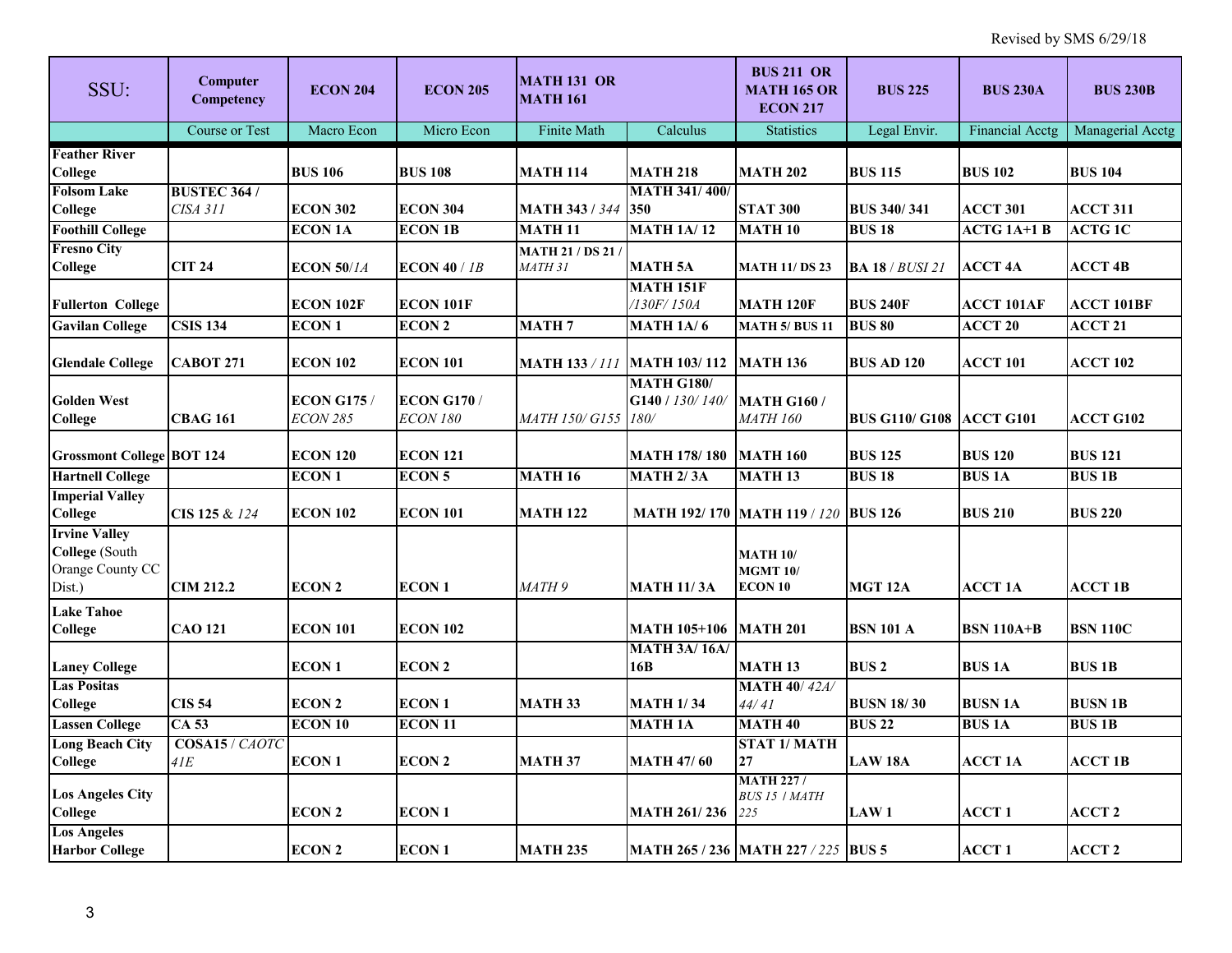| SSU:                                                                                       | <b>Computer</b><br>Competency | <b>ECON 204</b>                      | <b>ECON 205</b>       | <b>MATH 131 OR</b><br><b>MATH 161</b> |                               | <b>BUS 211 OR</b><br><b>MATH 165 OR</b><br><b>ECON 217</b>            | <b>BUS 225</b>     | <b>BUS 230A</b>                  | <b>BUS 230B</b>                      |
|--------------------------------------------------------------------------------------------|-------------------------------|--------------------------------------|-----------------------|---------------------------------------|-------------------------------|-----------------------------------------------------------------------|--------------------|----------------------------------|--------------------------------------|
|                                                                                            | <b>Course or Test</b>         | Macro Econ                           | Micro Econ            | Finite Math                           | Calculus                      | <b>Statistics</b>                                                     | Legal Envir.       | Financial Acctg                  | Managerial Acctg                     |
| <b>Los Angeles</b><br><b>Mission College</b>                                               | CAOT 85                       | <b>ECON 2</b>                        | <b>ECON1</b>          |                                       |                               | <b>MATH 227/</b><br>MATH 265 / 238   BUS15 / MATH 225   LAW 1 / BUS 5 |                    | <b>ACCT1</b>                     | ACCT <sub>2</sub>                    |
| <b>Los Angeles Pierce</b><br>College                                                       | CAOT 85                       | <b>ECON 2</b>                        | <b>ECON1</b>          | <i>MATH 235</i>                       |                               | MATH 261 / 238  MATH 227 / 225  BUS 5                                 |                    | <b>ACCT 1</b>                    | <b>ACCT 2</b>                        |
| <b>Los Angeles</b><br><b>Southwest College   CAOT 85</b>                                   |                               | <b>ECON 2</b>                        | <b>ECON1</b>          | <b>MATH 235</b>                       | MATH 265 / 236  MATH 227      |                                                                       | <b>BUS5</b>        | <b>ACCTG1</b>                    | <b>ACCTG 2</b>                       |
| <b>Los Angeles Trade-</b><br><b>Tech College</b>                                           | <b>CAOT 85</b>                | <b>ECON 2</b>                        | <b>ECON1</b>          | <b>MATH 235</b>                       |                               | <b>MATH 265 / 236   MATH 225 / 227   BUS 5</b>                        |                    | <b>ACCT1</b>                     | ACCT 2                               |
| <b>Los Angeles Valley</b><br>College                                                       | <b>CAOT 85</b>                | <b>ECON 2</b>                        | <b>ECON1</b>          |                                       | <b>MATH 261 / 265</b><br>1238 | <b>MATH 227 / 225 LAW 1 / BUS 5</b>                                   |                    | <b>ACCT1</b>                     | ACCT 2                               |
| <b>Los Medanos</b><br>College                                                              | <b>BUS 18</b>                 | <b>ECON 11</b>                       | <b>ECON 10 / 10LS</b> | <b>MATH 35</b>                        | <b>MATH 37/50</b>             | <b>MATH 34/</b><br><b>MATH 110</b>                                    | <b>BUS 294</b>     | <b>BUS 186</b>                   | <b>BUS 187</b>                       |
| Mendocino<br>College                                                                       | CSC 164 / 52                  | <b>ECO 200</b>                       | <b>ECO 201</b>        |                                       | MTH 210/230                   | <b>MTH 220</b>                                                        | <b>BUS 212</b>     | <b>BUS 200</b>                   | <b>BUS 201</b>                       |
| <b>Merced College</b>                                                                      |                               | <b>ECON 2</b>                        | <b>ECON1</b>          | <b>MATH 15</b>                        | <b>MATH 4A / 5A</b>           | <b>MATH 10</b>                                                        | <b>BUS 18A</b>     | <b>ACGT 4A</b>                   | <b>ACGT 4B</b>                       |
| <b>Merritt College</b>                                                                     | <b>CIS42</b>                  | <b>ECON1</b>                         | <b>ECON 2</b>         |                                       | <b>MATH 16A / 3A</b>          | <b>MATH 13</b>                                                        | <b>BUS2</b>        | <b>BUS1A</b>                     | <b>BUS 1B</b>                        |
| <b>Mira Costa</b><br>College                                                               | <b>CSIT 128</b>               | <b>ECON 101</b>                      | <b>ECON 102</b>       | <i>MATH 120</i>                       | <b>MATH 150 / 115 BUS 204</b> | <b>MATH 103/</b>                                                      | <b>BUS 140</b>     | <b>ACCT 201</b>                  | <b>ACCT 202</b>                      |
| <b>Mission College</b>                                                                     | CA <sub>63B</sub>             | <b>ECON 1A</b>                       | <b>ECON 1B</b>        | <b>MATH 8</b>                         | <b>MATH 3A / 12</b>           | <b>MATH 10</b>                                                        | <b>BUS 28A</b>     | <b>ACCT 1A</b>                   | <b>ACCT 1B</b>                       |
| <b>Modesto Junior</b><br>College                                                           |                               | <b>ECON 101</b>                      | <b>ECON 102</b>       | <b>MATH 130</b>                       | МАТН 138 / 171  МАТН 134      |                                                                       | <b>BUSAD 218</b>   | <b>BUSAD 201</b>                 | <b>BUSAD 202</b>                     |
| Monterey<br>Penninsula College BUSC 151                                                    |                               | <b>ECON 2/101</b>                    | <b>ECON 4/102</b>     | <b>MATH 17/117</b>                    | <b>MATH 18/20A</b>            | <b>MATH 16</b>                                                        | <b>BUSI 18</b>     | <b>BUSI 1A</b>                   | <b>BUSI 1B</b>                       |
| <b>Moorpark College</b><br>(Ventura County<br>CC District)                                 | <b>CIS 1125</b>               | <b>ECON M202 /</b><br>M <sub>2</sub> | ECON M201/M1          | MATH M14                              | <b>MATH M25A/</b><br>16A      | <b>MATH M15</b>                                                       | <b>BUS M33/M34</b> | <b>ACCT M110/</b><br>BUS M2A+M2B | <b>ACCT M120 /</b><br><b>BUS M2C</b> |
| <b>Moreno Valley</b><br><b>College</b> (Riverside<br><b>Community College</b><br>District) | <b>CIS 1B</b>                 | ECO7/7H                              | ECO <sub>8</sub>      |                                       | <b>MAT 1A/5</b>               | <b>MAT 12</b>                                                         | <b>BUS 18A</b>     | <b>ACC 1A</b>                    | $ACC$ 1B                             |
| <b>Mt. San Antonio</b><br>College (Mt. Sac)                                                | <b>CISB 21</b>                | <b>BUSC 1A</b>                       | <b>BUSC 1B</b>        | <b>MATH 120</b>                       | <b>MATH 180/140</b>           | <b>BUSC 17</b><br><b>MATH 110/</b><br>110H                            | <b>BUSL 18</b>     | <b>BUSA 7</b>                    | <b>BUSA 8</b>                        |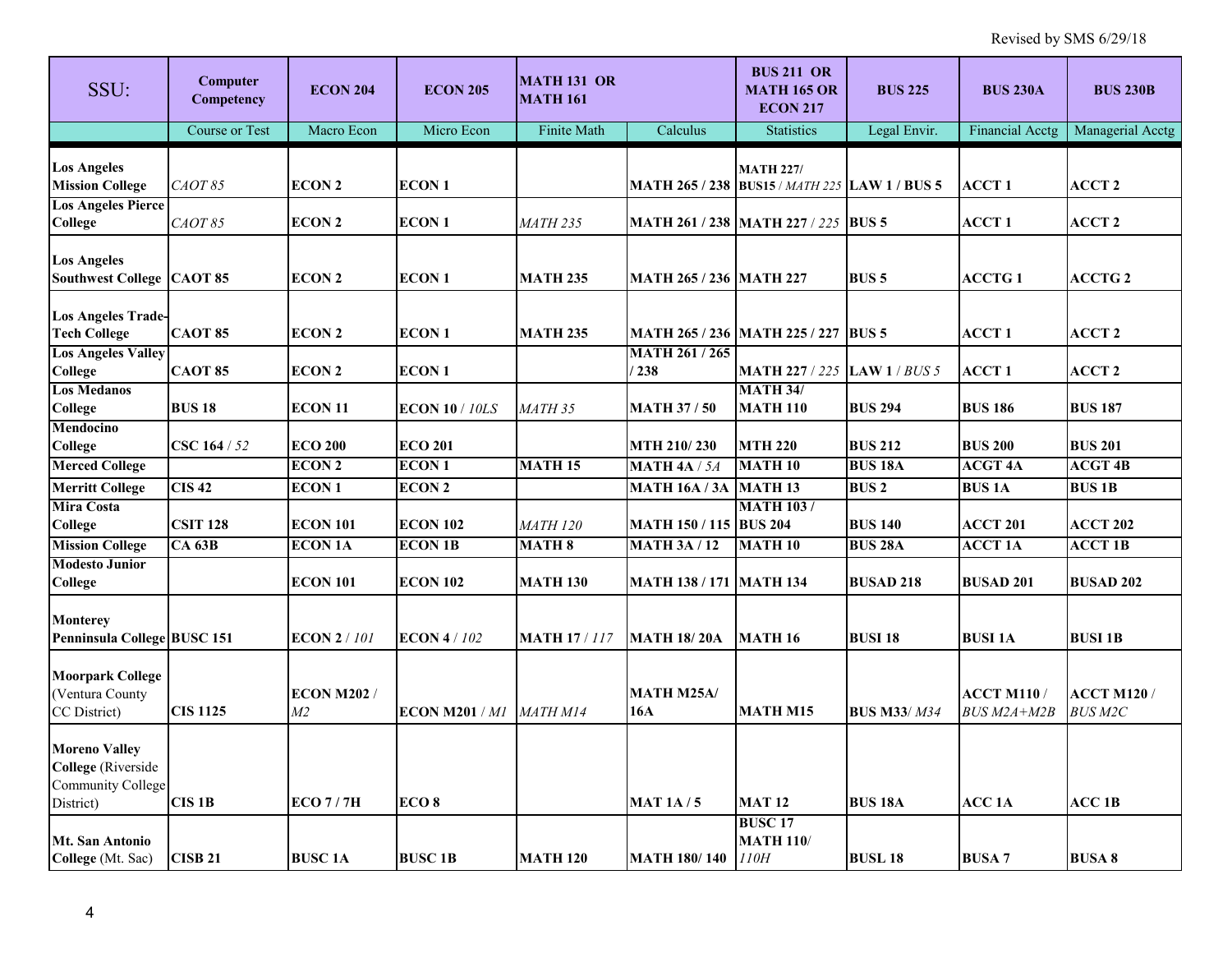| SSU:                                                                                               | Computer<br>Competency                 | <b>ECON 204</b>                   | <b>ECON 205</b>           | <b>MATH 131 OR</b><br><b>MATH 161</b> |                                   | <b>BUS 211 OR</b><br><b>MATH 165 OR</b><br><b>ECON 217</b> | <b>BUS 225</b>     | <b>BUS 230A</b>                        | <b>BUS 230B</b>                        |
|----------------------------------------------------------------------------------------------------|----------------------------------------|-----------------------------------|---------------------------|---------------------------------------|-----------------------------------|------------------------------------------------------------|--------------------|----------------------------------------|----------------------------------------|
|                                                                                                    | Course or Test                         | Macro Econ                        | Micro Econ                | Finite Math                           | Calculus                          | <b>Statistics</b>                                          | Legal Envir.       | <b>Financial Acctg</b>                 | Managerial Acctg                       |
| Mt. San Jacinto<br>College                                                                         | <b>CAPP 122</b>                        | <b>ECON 201</b>                   | <b>ECON 202</b>           | <b>MATH 102</b>                       | <b>MATH 211 / 135 MATH 140</b>    |                                                            | <b>BADM 201</b>    | <b>ACCT 124</b>                        | <b>ACCT 125</b>                        |
| <b>Napa Valley</b><br><b>College</b>                                                               | <b>COMS 165 / CISA</b><br>165/167&168  | <b>ECON 100</b>                   | <b>ECON 101</b>           | <b>MATH 235</b>                       | MATH 120/115                      | <b>MATH 232</b>                                            | <b>BUSI 103</b>    | <b>ACCT 125</b>                        | ACCT 126                               |
| <b>NORCO College</b><br>(Riverside<br>Community College CAT 98B / CIS<br>District)                 | 98B                                    | ECO7/7H                           | $ECO$ 8 / 8H              | <b>MAT4</b>                           | <b>MAT 1A/5</b>                   | <b>MAT 12 / MAT</b><br>12H                                 | <b>BUS 18A</b>     | <b>ACC 1A</b>                          | ACC 1B                                 |
| <b>Ohlone College</b>                                                                              | <b>CAOT 101B</b> /<br><b>CAOT 193B</b> | <b>BA 102A</b>                    | <b>BA 102B</b>            | <b>MATH 166</b>                       | <b>MATH 101A/</b><br>167          | <b>MATH 159</b>                                            | <b>BA 141A</b>     | <b>BA 101A</b>                         | <b>BA 101B</b>                         |
| <b>Orange Coast</b><br>College                                                                     | <b>BUS 134A / CIS</b><br>134A          | <b>ECON A175 /</b><br><i>A180</i> | <b>ECON A170/</b><br>A185 | <b>MATH A155/</b><br>A154             | <b>MATH</b><br>A140/A180          | <b>MATH A160</b>                                           | <b>BUS A110</b>    | <b>ACCT A101</b>                       | <b>ACCT A102</b>                       |
| <b>Oxnard College</b><br>(Ventura County<br>CC District)                                           | <b>CAOT R123</b>                       | <b>ECON R101</b>                  | <b>ECON R102</b>          | <b>MATH R103</b>                      | <b>MATH R106 /</b><br><b>R120</b> | <b>MATH R105/</b><br><b>ECON R103</b>                      | <b>BUS R111A</b>   | <b>ACCT R101 /</b><br><b>BUS R101A</b> | <b>ACCT R102 /</b><br><b>BUS R101B</b> |
| <b>Palo Verde College</b>                                                                          |                                        | <b>ECO 105</b>                    | <b>ECO 106</b>            |                                       | <b>MAT 220</b>                    | <b>MAT 106 / PSY</b><br>155                                | <b>BUS 135</b>     | <b>ACC 101</b>                         | <b>ACC 102</b>                         |
| <b>Palomar College</b>                                                                             | <b>BUS 176</b>                         | <b>ECON 101</b>                   | <b>ECON 102</b>           |                                       | <b>MATH 130/140</b>               | <b>MATH 120/</b><br><b>BUS 204 / SOC</b><br>205 / PSYC 205 | <b>BUS 115/117</b> | <b>ACCT 201/</b><br><b>ACCT 103</b>    | <b>ACCT 202 /</b><br><b>ACCT 108</b>   |
| <b>Pasadena City</b><br><b>College</b>                                                             | <b>BIT 133 / BIT</b><br>133B           | <b>ECON 1A</b>                    | <b>ECON 1B</b>            | <b>BUS 14A/</b><br><b>MATH 12A</b>    | <b>BUS 14B/</b><br><b>MATH 5A</b> | STAT 15 / STAT<br>50                                       | <b>BUS 12A</b>     | <b>ACCT 1A</b>                         | <b>ACCT 1B</b>                         |
| <b>Porterville College</b>                                                                         |                                        | <b>ECON P 102</b>                 | <b>ECON P101</b>          |                                       | <b>MATH P103</b>                  | <b>MATH P 122 /</b><br><b>BUS P 155</b>                    | <b>BUS P 140</b>   | <b>ACCT P 110</b>                      | <b>ACCT P 120</b>                      |
| <b>Reedley College</b><br>(aka King's River)                                                       |                                        | <b>ECON 1A</b>                    | <b>ECON 1B</b>            | <b>BA 39 / MATH</b><br>21             | <b>MATH 5A/</b><br><i>MATH 22</i> | <b>STAT 7/MATH</b><br>11                                   | <b>BA18</b>        | <b>ACCTG4A/</b><br>ACCT <sub>1</sub> A | <b>ACCTG 4B/</b><br>$ACCT$ $IB$        |
| Rio Hondo College CIT 117 / 108                                                                    |                                        | <b>ECON 101/</b><br>101H          | <b>ECON 102/102H</b>      | <b>MATH 120</b>                       | <b>MATH 190/170</b>               | <b>MATH 130/</b><br>130H                                   | <b>BUSL 110</b>    | <b>ACCT 101</b>                        | <b>ACCT 102</b>                        |
| <b>Riverside City</b><br><b>College</b> (Riverside<br>Community College CAT 98B / CIS<br>District) | 98B / CIS 1B                           | ECON7/7H                          | <b>ECON 8/8H</b>          | <b>MATH 4</b>                         | <b>MATH 1A/5</b>                  | <b>MATH 12 / 12H</b>                                       | <b>BUS 18A</b>     | <b>ACC1A</b>                           | <b>ACC 1B / ACC</b><br>38              |
| <b>Sacramento City</b><br><b>College</b>                                                           | <b>CISA 311 / CISA</b><br>316          | <b>ECON 302</b>                   | <b>ECON 304</b>           | <b>MATH 342</b>                       | <b>MATH 340 / 350</b><br>/400     | <b>STAT 300 / 480 /</b><br><b>ECON 310</b>                 | <b>BUS 340</b>     | <b>ACCT 301</b>                        | <b>ACCT 311</b>                        |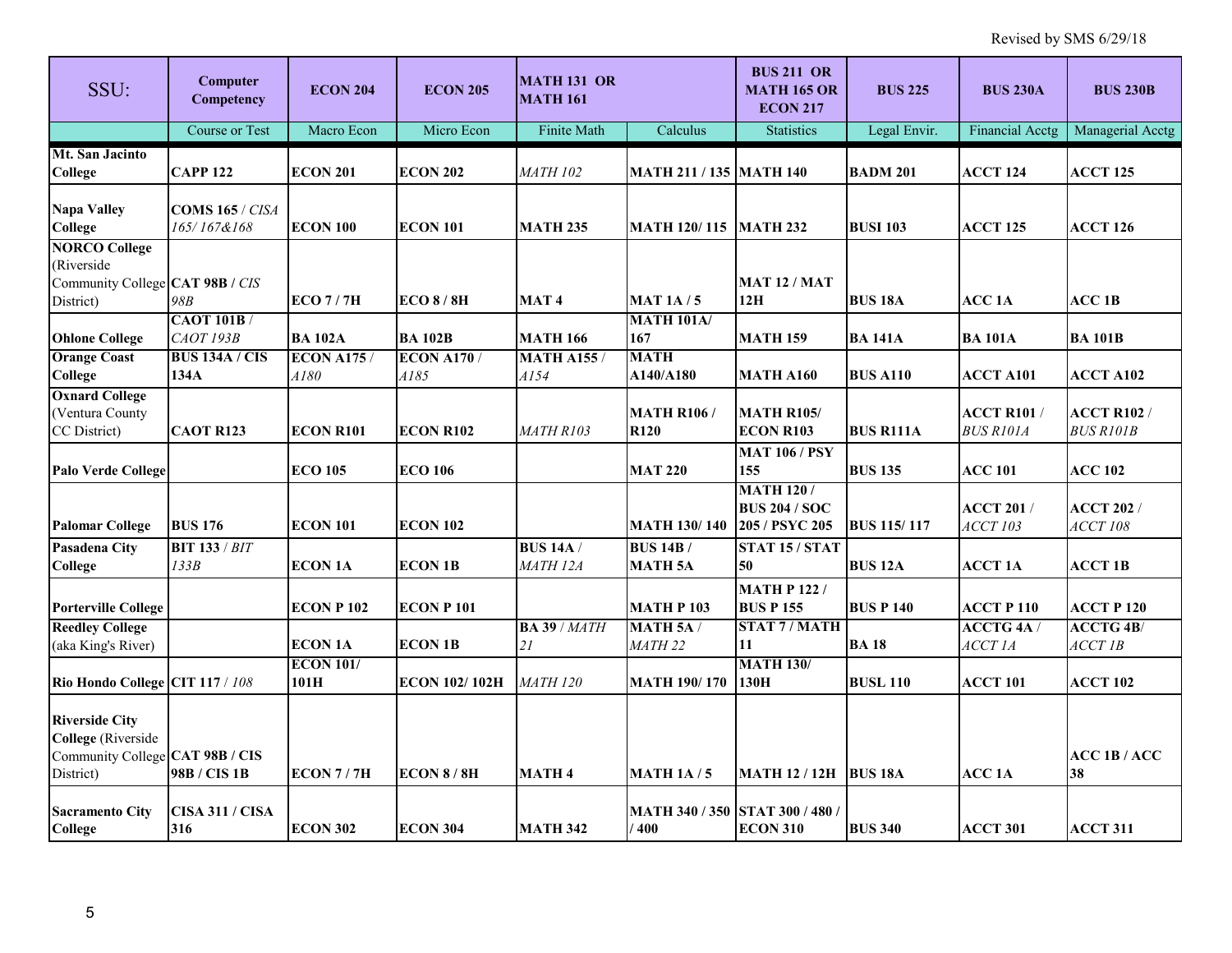| SSU:                                                                                                      | Computer<br>Competency            | <b>ECON 204</b>                      | <b>ECON 205</b>                     | <b>MATH 131 OR</b><br><b>MATH 161</b> |                                                            | <b>BUS 211 OR</b><br><b>MATH 165 OR</b><br><b>ECON 217</b> | <b>BUS 225</b>                  | <b>BUS 230A</b>           | <b>BUS 230B</b>  |
|-----------------------------------------------------------------------------------------------------------|-----------------------------------|--------------------------------------|-------------------------------------|---------------------------------------|------------------------------------------------------------|------------------------------------------------------------|---------------------------------|---------------------------|------------------|
|                                                                                                           | <b>Course or Test</b>             | Macro Econ                           | Micro Econ                          | Finite Math                           | Calculus                                                   | <b>Statistics</b>                                          | Legal Envir.                    | Financial Acctg           | Managerial Acctg |
| <b>Saddleback</b><br>College (South<br>Orange County CC CIMA 104B / CIM                                   |                                   |                                      |                                     |                                       |                                                            |                                                            |                                 |                           |                  |
| Dist.)                                                                                                    | 216B                              | <b>ECON 2 / 2H</b>                   | ECON 4/4H                           | MATH 9                                | <b>MATH 11/3A</b>                                          | <b>MATH 10</b>                                             | <b>BUS 13</b> / 12 / 14         | <b>ACCT 1A</b>            | <b>ACCT 1B</b>   |
| <b>San Bernadino</b><br><b>Valley College</b>                                                             | <b>CIT 114</b>                    | <b>ECON 200/</b><br>200H             | <b>ECON 201</b>                     |                                       | <b>MATH 250</b>                                            | <b>ECON 208/</b><br><b>MATH 108</b>                        | <b>BUSAD 210 / 211 ACCT 200</b> |                           | <b>ACCT 201</b>  |
| <b>San Diego City</b><br><b>College</b> (San Diego<br>Community College CBTE 143 / CBT<br>District)       | 143                               | <b>ECON 120</b>                      | <b>ECON 121</b>                     |                                       | <b>MATH 121 / 150 MATH 119</b>                             |                                                            | <b>BUSE 140</b>                 | <b>ACCT 116A</b>          | <b>ACCT 116B</b> |
| <b>San Diego Mesa</b><br><b>College</b> (San Diego<br>Community College CBTE 143 / CBT<br>District)       | 143                               | <b>ECON 120</b>                      | <b>ECON 121</b>                     |                                       | <b>MATH 121 / 150</b>                                      | <b>BUSE 115 /</b><br><b>MATH 119 /</b><br><b>MATH 115</b>  | <b>BUSE 140</b>                 | <b>ACCT 116A</b>          | <b>ACCT 116B</b> |
| <b>San Diego</b><br><b>Miramar College</b><br>(San Diego<br>Community College CBTE 143 / CBT<br>District) | 143                               | <b>ECON 120</b>                      | <b>ECON 121</b>                     |                                       | <b>MATH 121 / 150 MATH 115</b>                             | <b>BUSE 115 /</b><br><b>MATH 119 /</b>                     | <b>BUSE 140</b>                 | <b>ACCT 116A</b>          | <b>ACCT 116B</b> |
| <b>San Joaquin Delta</b><br><b>College</b>                                                                | <b>BUS 015</b>                    | ECON $5/1A$                          | $ECON$ 3 / 1B                       | <b>MATH 20</b>                        | <b>MATH 1/13</b>                                           | <b>MATH 12/</b><br><b>PSYCH2</b>                           | <b>BUS 18A/19</b>               | <b>BUS3</b>               | <b>BUS4</b>      |
| <b>San Jose City</b><br><b>College</b>                                                                    | <b>CA 55D</b>                     | <b>ECON 10A</b>                      | <b>ECON 10B</b>                     | <b>MATH 61</b>                        | <b>MATH 71 / 62</b>                                        | <b>MATH 63/</b><br><b>BUS 60</b>                           | <b>BUS 71</b>                   | <b>ACCT 20</b>            | <b>ACCT 21</b>   |
| <b>Santa Ana College</b><br>(Rancho Santiago<br><b>College Group)</b>                                     |                                   | <b>ECON 120/</b><br><b>ECON 102</b>  | <b>ECON 121/</b><br><b>ECON 101</b> | <b>MATH 145</b>                       | <b>MATH 150 /</b><br><b>MATH 180 /</b><br><b>MATH 180H</b> | <b>MATH 219 /</b><br><b>MATH 219H</b>                      | <b>BUS 101/ BUS</b><br>105      | <b>ACCT 101</b>           | <b>ACCT 102</b>  |
| Santa Barbara<br><b>City College</b>                                                                      | <b>COMP109</b>                    | <b>ECON 102</b>                      | <b>ECON 101</b>                     |                                       | <b>MATH 130/150</b>                                        | <b>MATH 117/</b><br>117H                                   | <b>BLAW 101/110</b>             | <b>ACCT 230</b>           | <b>ACCT 240</b>  |
| <b>Santa Monica</b><br><b>College</b>                                                                     | <b>CIS 30</b>                     | <b>ECON 2</b>                        | <b>ECON1</b>                        | <b>MATH 21</b>                        | <b>MATH 28/7</b>                                           | <b>MATH 54 / 52</b>                                        | <b>BUS 5</b>                    | <b>ACCT1</b>              | <b>ACCT 2</b>    |
| Santa Rosa Junior 61.11A&B/<br><b>College</b>                                                             | <b>CS 61.11/</b><br><b>BAD 53</b> | ECON 1A/1                            | $ECON$ 1B/2                         | <b>MATH 9</b>                         | <b>MATH 16/1A/</b><br> 8A                                  | <b>MATH 15/</b><br><b>PSYCH 9</b>                          | <b>BAD 18</b>                   | <b>BAD1</b>               | <b>BAD2</b>      |
| <b>Santiago Canyon</b><br><b>College (Rancho</b><br><b>Santiago College</b><br>Group)                     |                                   | <b>ECON 102 / 120 ECON 101 / 121</b> |                                     | <b>MATH 145</b>                       | <b>MATH 150 / 180 MATH 219/</b><br>/180H                   | 219H                                                       | <b>BUS 105/101</b>              | <b>ACCT 101 /</b><br>101H | <b>ACCT 102</b>  |
| <b>Shasta College</b>                                                                                     | <b>OAS 11</b>                     | <b>ECON 1B</b>                       | <b>ECON 1A</b>                      | <b>MATH 8</b>                         | <b>MATH 3A/ 9/17 MATH 14</b>                               |                                                            | <b>BUAD 6</b>                   | <b>ACCT 2</b>             | <b>ACCT4</b>     |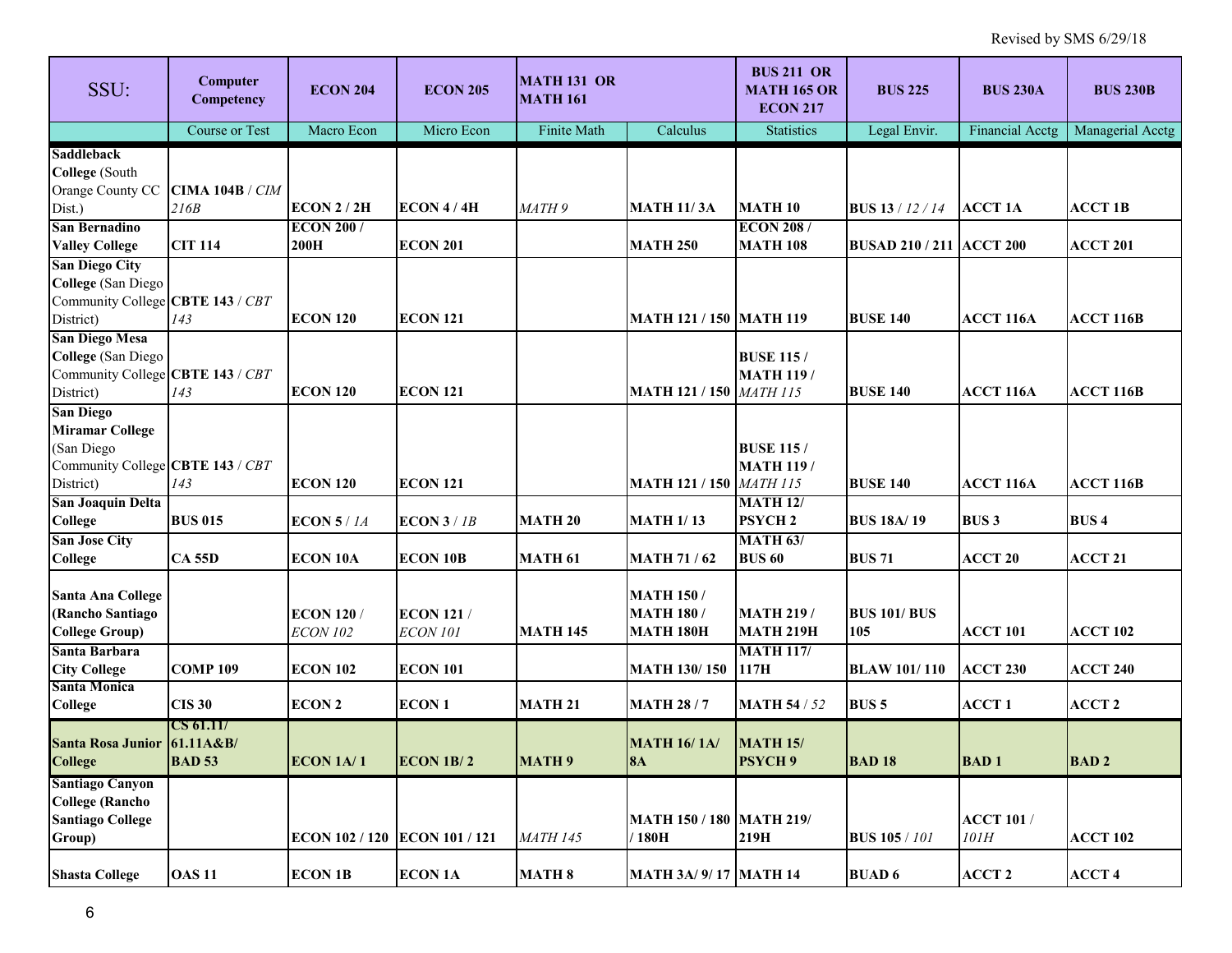| SSU:                                  | Computer<br>Competency  | <b>ECON 204</b>    | <b>ECON 205</b>        | <b>MATH 131 OR</b><br><b>MATH 161</b> |                                  | <b>BUS 211 OR</b><br><b>MATH 165 OR</b><br><b>ECON 217</b> | <b>BUS 225</b>             | <b>BUS 230A</b>        | <b>BUS 230B</b>        |
|---------------------------------------|-------------------------|--------------------|------------------------|---------------------------------------|----------------------------------|------------------------------------------------------------|----------------------------|------------------------|------------------------|
|                                       | <b>Course or Test</b>   | Macro Econ         | Micro Econ             | Finite Math                           | Calculus                         | <b>Statistics</b>                                          | Legal Envir.               | <b>Financial Acctg</b> | Managerial Acctg       |
| <b>Sierra College</b>                 | CIS 80/ IT 0025         | <b>ECON 1A</b>     | <b>ECON 1B</b>         | <b>MATH 24 / 20</b>                   | <b>MATH 30/42/</b><br><b>16A</b> | <b>MATH 13/</b><br><b>PSYCH 142</b>                        | <b>BUS 48</b>              | $BUS 1+2$              | <b>BUS3</b>            |
|                                       | <b>BCM 226/ BUS</b>     |                    |                        | <b>MATH 125/</b>                      |                                  | <b>MATH 200/</b>                                           |                            |                        |                        |
| <b>Skyline College</b>                | 103                     | <b>ECON 100</b>    | <b>ECON 102</b>        | <b>BUS 120</b>                        | <b>MATH 241/251</b>              | <b>BUS 123</b>                                             | <b>BUS 201</b>             | <b>ACCTG 121</b>       | <b>ACCTG 131</b>       |
| <b>Solano College</b>                 | <b>CIS 73</b>           | <b>ECON1</b>       | <b>ECON 2</b>          | MATH <sub>15</sub>                    | <b>MATH 20/30</b>                | <b>MATH 11</b>                                             | <b>BUS 18</b>              | <b>ACCT1</b>           | <b>ACCT 2</b>          |
| Southwestern                          |                         |                    |                        |                                       |                                  |                                                            |                            |                        |                        |
| <b>College</b>                        | <b>CIS 133</b>          | <b>ECON 101</b>    | <b>ECON 102</b>        | <b>MATH 118</b>                       | <b>MATH 120/121</b>              | <b>MATH 119</b>                                            | <b>BUS 140</b>             | <b>ACCT 101</b>        | <b>ACCT 102</b>        |
| <b>Taft College</b>                   |                         | <b>ECON 2210</b>   | <b>ECON 2120</b>       | <b>MATH 1520</b>                      | <b>MATH 2100</b>                 | <b>STAT 1510</b>                                           | <b>BUSN 2275</b>           | <b>BSAD 2220</b>       | <b>BSAD 2221</b>       |
| <b>Ventura College</b>                |                         |                    |                        |                                       |                                  |                                                            |                            |                        |                        |
| (Ventura County                       |                         |                    |                        |                                       | <b>MATH V21A/</b>                | <b>MATH V44 /</b>                                          |                            |                        |                        |
| CC District)                          | <b>BIS V62</b>          | <b>ECON V01A</b>   | <b>ECON V01B</b>       | MATH V45                              | V46 / V46A                       | PSY V04                                                    | <b>BUS V33/V53</b>         | <b>BUS V01A</b>        | <b>BUS V01B</b>        |
| <b>Victor Valley</b>                  |                         |                    |                        |                                       | <b>MATH 226/</b>                 | <b>MATH 120/</b>                                           |                            |                        |                        |
| <b>College</b>                        | <b>BET 112C</b>         | <b>ECON 101</b>    | <b>ECON 102</b>        | <b>MATH 119</b>                       | 226H/216                         | 120H                                                       | <b>BADM 117/118</b>        | <b>BADM 101</b>        | <b>BADM 102</b>        |
|                                       |                         |                    |                        |                                       |                                  |                                                            |                            |                        |                        |
| <b>West Hills College</b><br>Coalinga | <b>CIS 035</b>          | <b>ECON 1A</b>     | <b>ECON 1B</b>         | <b>BUS 39</b>                         | <b>MATH 1A</b>                   | <b>MATH 25</b>                                             | <b>BUS 18</b>              | <b>BUS1A</b>           | <b>BUS 1B</b>          |
| <b>West Hills College</b>             |                         |                    |                        |                                       |                                  |                                                            |                            |                        |                        |
| Lemoore                               | <b>CIS 035</b>          | <b>ECON 1A</b>     | <b>ECON 1B</b>         | <b>BUS 39</b>                         | <b>MATH 1A</b>                   | <b>MATH 25</b>                                             | <b>BUS 18</b>              | <b>BUS1A</b>           | <b>BUS 1B</b>          |
| <b>West Los Angeles</b>               |                         |                    |                        |                                       |                                  |                                                            | LAW1/                      |                        |                        |
| <b>College</b>                        | <b>CSIT 948</b>         | <b>ECON 2</b>      | <b>ECON1</b>           | <b>MATH 235</b>                       | <b>MATH 236/261</b>              | <b>MATH 227</b>                                            | <b>BUS 5</b>               | <b>ACCT1</b>           | <b>ACCT 2</b>          |
| <b>West Valley</b>                    | <b>BUSN 46 / CA 62G</b> |                    |                        |                                       |                                  |                                                            |                            |                        |                        |
| <b>College</b>                        | 63B                     | ECON 001A          | <b>ECON 001B</b>       | <b>MATH 8</b>                         | <b>MATH 12/3A</b>                | <b>MATH 10</b>                                             | <b>BUS 28</b>              | <b>ACCT 10</b>         | <b>ACCT 11</b>         |
| Woodland                              |                         |                    |                        |                                       |                                  |                                                            |                            |                        |                        |
| <b>Community</b>                      |                         |                    |                        |                                       |                                  |                                                            |                            |                        |                        |
| College                               | <b>BCA 34</b>           | <b>ECON 1A</b>     | <b>ECON 1B</b>         | <b>MATH 25</b>                        | <b>MATH 1A/9</b>                 | STAT <sub>1</sub>                                          | <b>GNBUS 18A</b>           | <b>ACCT 1L</b>         | <b>ACCT 2L</b>         |
| <b>Yuba College</b>                   | <b>BCA 34/34R</b>       | <b>ECON 1A</b>     | <b>ECON 1B</b>         | <b>MATH 25</b>                        | <b>MATH 1A</b>                   | <b>STAT1</b>                                               | <b>GNBUS 18A</b>           | $ACCT$ 1L $/1$         | $ACCT$ 2L / 2          |
|                                       |                         |                    |                        |                                       |                                  |                                                            |                            |                        |                        |
| <b>California State</b>               |                         |                    |                        |                                       |                                  |                                                            |                            |                        |                        |
| University                            |                         | <b>ECON 100</b>    | <b>ECO 101</b>         | <b>MATH 105</b>                       | MTH 205 / 210                    | <b>MTH 107</b>                                             | <b>LAW 100</b>             | <b>BUS 100</b>         | <b>BUS 101</b>         |
| <b>Cal Maritime</b>                   |                         |                    |                        |                                       |                                  |                                                            |                            |                        |                        |
| <b>Cal Poly Pomona</b>                |                         | <b>ECON 202</b>    | <b>ECON 201</b>        |                                       | <b>MAT 114/125</b>               | <b>STA 120</b>                                             | <b>FRL 201</b>             | <b>ACCT 207</b>        | <b>ACCT 208</b>        |
| Cal Poly (SLO)                        |                         | <b>ECON 222</b>    | <b>ECON 221</b>        |                                       | <b>MATH 141/221</b>              | STAT 217/251/<br>252                                       | <b>BUS 207</b>             | <b>BUS 214</b>         | <b>BUS 215</b>         |
| <b>San Luis Obispo</b>                |                         |                    |                        |                                       |                                  |                                                            |                            |                        |                        |
|                                       |                         | <b>ECON 2028 /</b> |                        | <b>MATH 1300 /</b>                    | <b>MATH 2510/</b>                | <b>MATH 2200/</b>                                          | BA 2100 / 270 /            | <b>ACCT 2200/</b>      |                        |
| <b>CSU Bakersfield</b>                |                         | 202                | <b>ECON 2018 / 201</b> | 101                                   | 2010 / 120/201                   | 140                                                        | <b>ACCT 2350</b> / 275 220 |                        | <b>ACCT 2210 / 221</b> |
| <b>CSU Channel</b>                    |                         |                    |                        |                                       |                                  |                                                            |                            |                        |                        |
| <b>Islands</b>                        |                         | <b>ECON 111</b>    | <b>ECON 110</b>        |                                       | <b>MATH 140/150</b>              | <b>MATH 201</b>                                            | <b>BUS 110</b>             | <b>ACCT 210</b>        | <b>ACCT 220</b>        |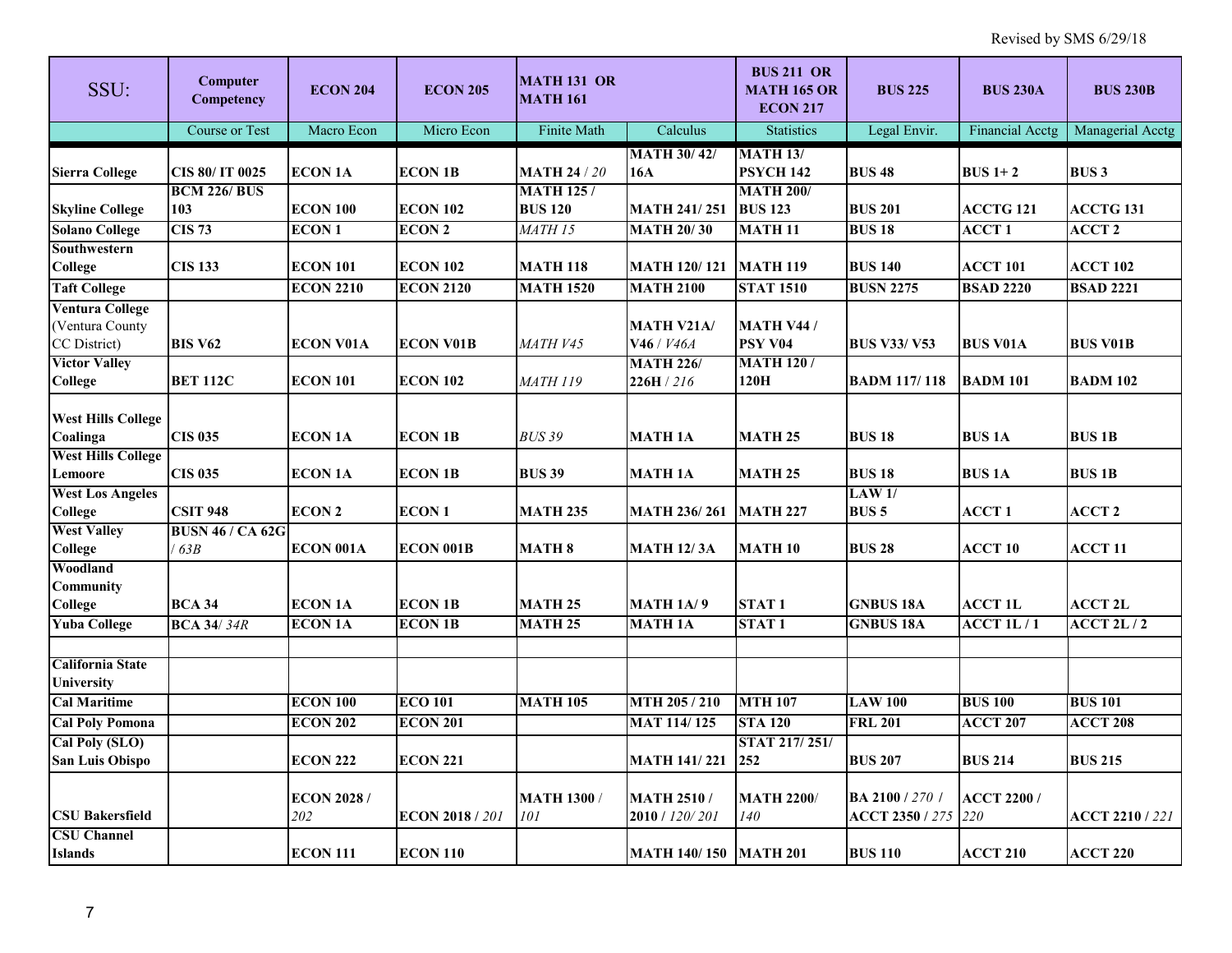| SSU:                                                        | Computer<br>Competency | <b>ECON 204</b>                                                                                       | <b>ECON 205</b>                          | <b>MATH 131 OR</b><br><b>MATH 161</b> |                                                          | <b>BUS 211 OR</b><br><b>MATH 165 OR</b><br><b>ECON 217</b>                     | <b>BUS 225</b>                    | <b>BUS 230A</b>                              | <b>BUS 230B</b>                          |
|-------------------------------------------------------------|------------------------|-------------------------------------------------------------------------------------------------------|------------------------------------------|---------------------------------------|----------------------------------------------------------|--------------------------------------------------------------------------------|-----------------------------------|----------------------------------------------|------------------------------------------|
|                                                             | Course or Test         | Macro Econ                                                                                            | Micro Econ                               | Finite Math                           | Calculus                                                 | <b>Statistics</b>                                                              | Legal Envir.                      | Financial Acctg                              | Managerial Acctg                         |
| <b>CSU Chico</b>                                            |                        | <b>ECON 102</b>                                                                                       | <b>ECON 103</b>                          | <b>MATH 107</b>                       | <b>MATH 120/</b><br><b>MATH 109</b>                      | <b>MATH 105/</b><br><b>MATH 108</b>                                            | <b>BLAW 203</b>                   | <b>ACCT 201</b>                              | <b>ACCT 202</b>                          |
| <b>CSU Dominguez</b><br><b>Hills</b>                        |                        | <b>ECO 211</b>                                                                                        | <b>ECO 210</b>                           | <b>MAT 105</b>                        | <b>MAT 171/ MAT</b><br>191                               | <b>OMG 221/ OMG</b><br>321 / MAT 131                                           | <b>LAW 240</b>                    | <b>ACC 230</b>                               | <b>ACC 231</b>                           |
| <b>CSU East Bay</b><br>(formerly Hayward)                   |                        | <b>ECON 2302</b>                                                                                      | <b>ECON 2301</b>                         |                                       | <b>MATH 1810/</b><br>1304                                | STAT 2010/1000 ACCT 2701                                                       |                                   | <b>ACCT 2251</b>                             | <b>ACCT 2253</b>                         |
| <b>CSU Fresno</b>                                           |                        | <b>ECON 50</b>                                                                                        | $ECON$ 40/<br>AGEC 1                     | <b>DS 71</b>                          | <b>MATH 70/</b><br><b>MATH 75</b>                        | <b>MATH 11/ DS 73 BA 18</b>                                                    |                                   | <b>ACCT 4A</b>                               | <b>ACCT 4B</b>                           |
| <b>CSU Fullerton</b>                                        |                        | <b>ECON 202</b>                                                                                       | <b>ECON 201</b>                          |                                       | <b>MATH 135/130/</b><br>150A                             | <b>MATH 120</b>                                                                | <b>MGMT 246</b>                   | <b>ACCT 201A</b>                             | <b>ACCT 201B</b>                         |
| <b>CSU Long Beach</b>                                       | <b>IS 320</b>          | <b>ECON 100</b>                                                                                       | <b>ECON 101</b>                          | <b>MATH 114</b>                       | <b>MATH 115/</b><br>119A / 122                           | <b>STAT 118 / IS</b><br>310                                                    | <b>BLAW 220 / FIN</b><br>220      | <b>ACCT 201</b>                              | <b>ACCT 202</b>                          |
| <b>CSU Los Angeles</b><br><b>CSU Monterey</b>               |                        | <b>ECON 2020</b><br>/202<br><b>BUS 201</b>                                                            | <b>ECON 2010 / 201</b><br><b>BUS 202</b> | <b>MATH 115</b>                       | <b>MATH 2110/</b><br>2040 / 242 / 206<br><b>MATH 150</b> | <b>ECON 2090/</b><br>209 / MATH<br>2140 / 109 / 274<br><b>BUS 204</b>          | FIN 2050 / 205<br><b>BUS 206</b>  | <b>ACCT 2100 /</b><br>210<br><b>BUS 203</b>  | <b>ACCT 2110 / 211</b><br><b>BUS 205</b> |
| <b>CSU Northridge</b>                                       |                        | <b>ECON 161</b>                                                                                       | <b>ECON 160</b>                          | <b>MATH 103</b>                       | <b>MATH 150A</b> /<br>203                                | <b>SOM 120/</b><br><b>MATH 140</b>                                             | <b>BLAW 280</b>                   | <b>ACCT 220</b>                              | <b>ACCT 230</b>                          |
| <b>CSU</b> Sacramento                                       | MIS <sub>2</sub>       | <b>ECON 1A</b>                                                                                        | <b>ECON 1B</b>                           | <b>MATH 24</b>                        | <b>MATH 30</b>                                           | STAT <sub>1</sub>                                                              | <b>MGMT 10/101</b>                | <b>ACCY1</b>                                 | <b>ACCY 2</b>                            |
| <b>CSU San Marcos</b><br><b>CSU San</b><br><b>Bernadino</b> |                        | <b>ECON 202</b><br><b>ECON 202</b>                                                                    | <b>ECON 201</b><br><b>ECON 200</b>       | <b>MATH 315</b>                       | <b>MATH 132/160</b><br><b>MATH 192/211</b>               | <b>MATH 242</b><br><b>MATH 165 / 262</b><br><b>ECON 250/</b><br><b>SCM 210</b> | <b>BUS 202</b><br><b>MGMT 230</b> | <b>ACCT 201</b><br><b>ACCT 211</b>           | <b>ACCT 202</b><br><b>ACCT 212</b>       |
| <b>CSU Stanislaus</b>                                       |                        | <b>ECON 2500</b>                                                                                      | <b>ECON 2510</b>                         | <b>MATH 1500</b>                      | <b>MATH 1410/</b><br>1910                                | <b>MATH 1600/</b><br>1610                                                      | <b>BLW 2060</b>                   | <b>ACCT 2110</b>                             | <b>ACCT 2130</b>                         |
| <b>Humboldt State</b><br><b>University (CSU)</b>            |                        | ECON 210: can count toward either<br>Macro or Micro - std must take<br>whichever it is not applied to |                                          | <b>MATH 104</b>                       | <b>MATH 109/106</b>                                      | <b>STAT 108 / BA</b><br>232                                                    | <b>BA 210</b>                     | <b>BA 250</b>                                | <b>BA 252</b>                            |
| <b>San Diego State</b><br>Univ. (CSU)                       |                        | <b>ECON 101</b>                                                                                       | <b>ECON 102</b>                          |                                       | MATH 120/150 STAT 119                                    | <b>ECON 201/</b>                                                               | <b>FIN 240</b>                    | <b>ACCTG 201</b>                             | ACCTG 202                                |
| <b>San Francisco</b><br><b>State Univ. (CSU)</b>            |                        | <b>ECON 100</b>                                                                                       | <b>ECON 102</b>                          | <b>DS 110</b>                         | <b>MATH 110/226</b><br>/219                              | <b>DS 212 MATH</b><br>124                                                      | <b>BUS 120</b>                    | <b>ACCT 100</b>                              | <b>ACCT 101</b>                          |
| <b>San Jose State</b><br>Univ. (CSU)                        | <b>BUS 4 91L</b>       | ECON 001A                                                                                             | <b>ECON 001B</b>                         | <b>MATH 070</b>                       | <b>MATH 071/030</b>                                      | <b>BUS2 090/</b><br><b>ECON 003 / BUS</b><br>90                                | <b>BUS3 080 / 80</b>              | <b>BUS1 020 / BUS   BUS1 021 / BUS</b><br>20 | 21                                       |